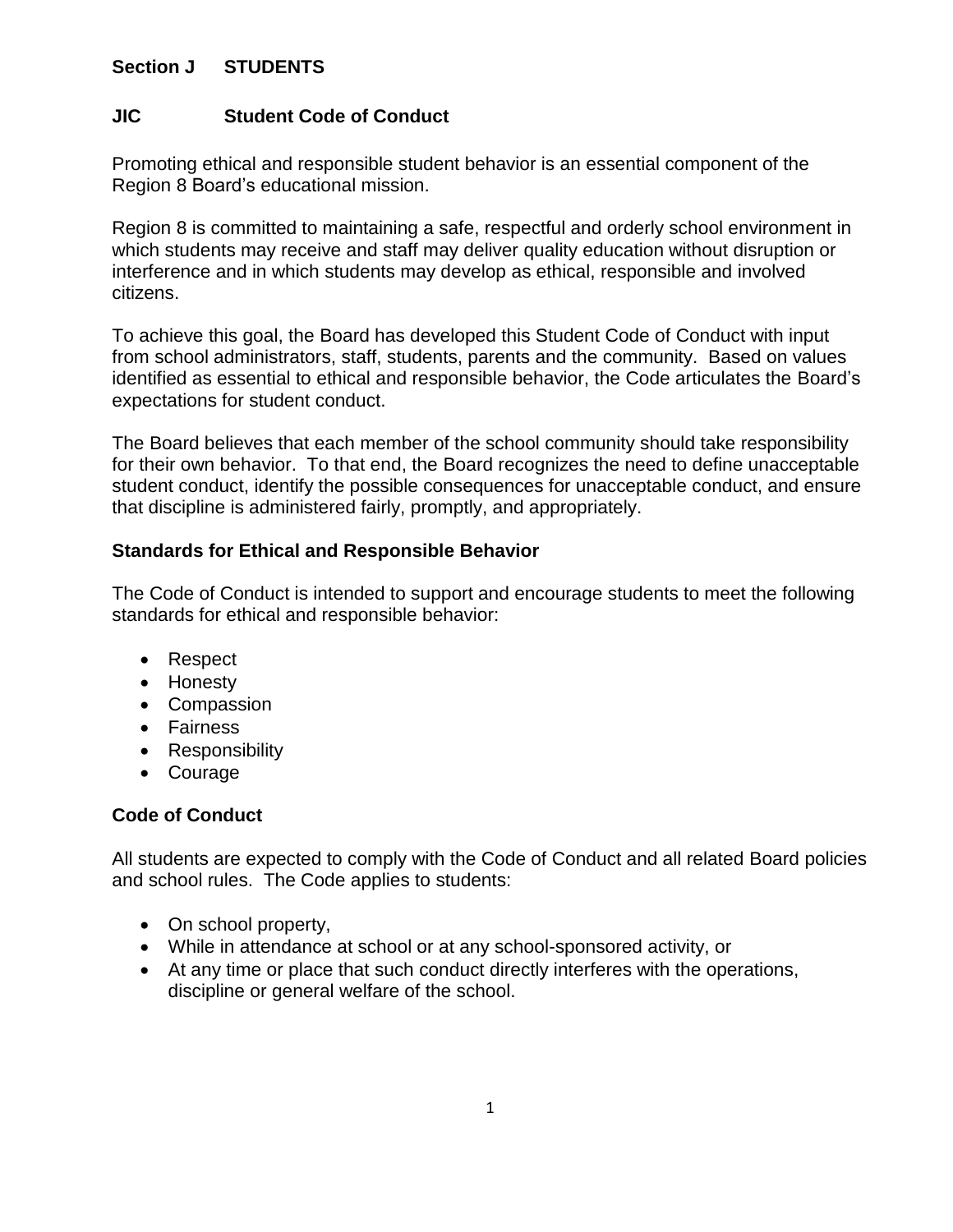## **General Behavior Expectations and Discipline Policies**

The following expectations for student behavior are fundamental to the safe, orderly and respectful environment in our schools. Each student should:

- 1. Be courteous to fellow students, staff and visitors.
- 2. Respect the rights and privileges of other students and school staff.
- 3. Obey all Board policies and school rules governing student conduct.
- 4. Follow directions from school staff.
- 5. Cooperate with staff in maintaining school safety, order and discipline.
- 6. Attend school regularly.
- 7. Meet school standards for grooming and dress.
- 8. Respect the property of others, including school property and facilities.
- 9. Refrain from cheating or plagiarizing the work of others.
- 10.Refrain from vulgarity, profanity, obscenity, lewdness, and indecency.

#### **Discipline**

Violations of the Code of Conduct may result in positive and restorative interventions and/or disciplinary action. Administrators have the discretion to tailor discipline to the facts and circumstances of the particular case. Consequences will range from a verbal warning for minor violations up to and including removal from a program for the most serious offenses. Behavior that also violates the law may be referred to law enforcement authorities.

## **Expectations**

The following is a summary of Region 8 expectations for student behavior. In many cases, the Board has adopted policies that address these expectations in greater detail. Students, parents and others should refer to the policies and student handbooks for more information about the expectations and consequences. In case of an inconsistency between the Code of Conduct, Board policies and/or school handbooks, the Board's policies will prevail.

## **A. Violence and Threats**

Students shall not engage in violent or threatening behavior. Prohibited behavior includes fighting, assault and/or battery, taking hostages, threats to commit violence against persons or property, or threats, intimidation, or harassment. Violations may result in disciplinary action up to and including the removal of a student from a program.

#### **B. Weapons**

Students shall not possess or use weapons of any kind (examples include but are not limited to firearms, explosives, and knives). Students also shall not use any object, although not necessarily designed to be a weapon, to inflict bodily harm and/or to threaten, intimidate, coerce or harass another person (examples include but are not limited to bats, lighters, tools, and toy weapons). Firearms violations will result in expulsion in accordance with state and federal statutes; other weapons violations may result in disciplinary action up to and including the removal of a student from a program.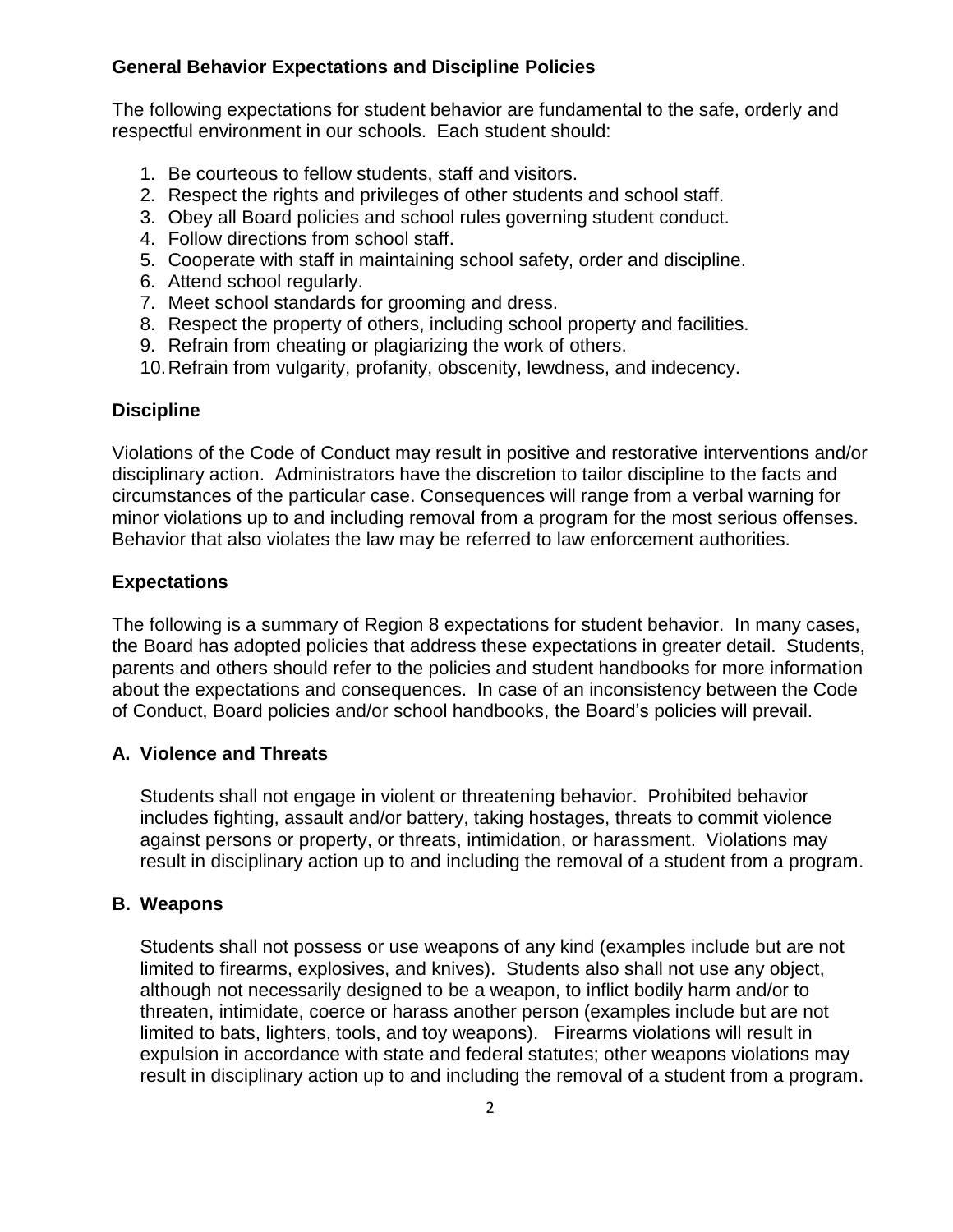## **C. Bullying and Cyberbullying**

Bullying includes, but is not limited to, a written, oral or electronic expression or a physical act or gesture or any combination thereof directed at a student or students that:

(1) Has, or a reasonable person would expect it to have, the effect of: (a) Physically harming a student or damaging a student's property; or (b) Placing a student in reasonable fear of physical harm or damage to the student's property;

(2) Interferes with the rights of a student by: (a) Creating an intimidating or hostile educational environment for the student; or (b) Interfering with the student's academic performance or ability to participate in or benefit from the services, activities or privileges provided by a school; or

(3) Is based on actual or perceived characteristics or association with persons with these actual or perceived characteristics specified in the policy, and has the effects describe above.

Bullying and cyberbullying is grounds for disciplinary consequences up to and including suspension and removal from a program.

#### **D. Hazing**

Hazing is prohibited. Maine law defines injurious hazing as "any action or situation, including harassing behavior that recklessly or intentionally endangers the mental or physical health of any school personnel or a student enrolled in school." No student shall plan, encourage, or engage in such activities in connection with any school program or activity, including extracurricular and co-curricular activities. Students who engage in hazing activities are subject to suspension, removal from a program and/or other appropriate disciplinary measures.

#### **E. Discrimination and Harassment/Sexual Harassment**

Students should not discriminate against other students on the basis of race, color, sex, religion, ancestry or national origin, sexual orientation, gender identity or disability. Nor should students harass one another on the basis of race, color, sex, religion, ancestry, or national origin, sexual orientation, gender identity or disability. Sexual harassment is also prohibited. Discrimination and harassment are grounds for disciplinary action up to and including the removal of a student from a program.

## **F. Drug and Alcohol Use**

Students shall not distribute, possess, use or be under the influence of any alcoholic beverage, drug, look-alike substance, or other prohibited materials and/or substances as described in Board policy. Violations may result in disciplinary action up to and including the removal of a student from a program.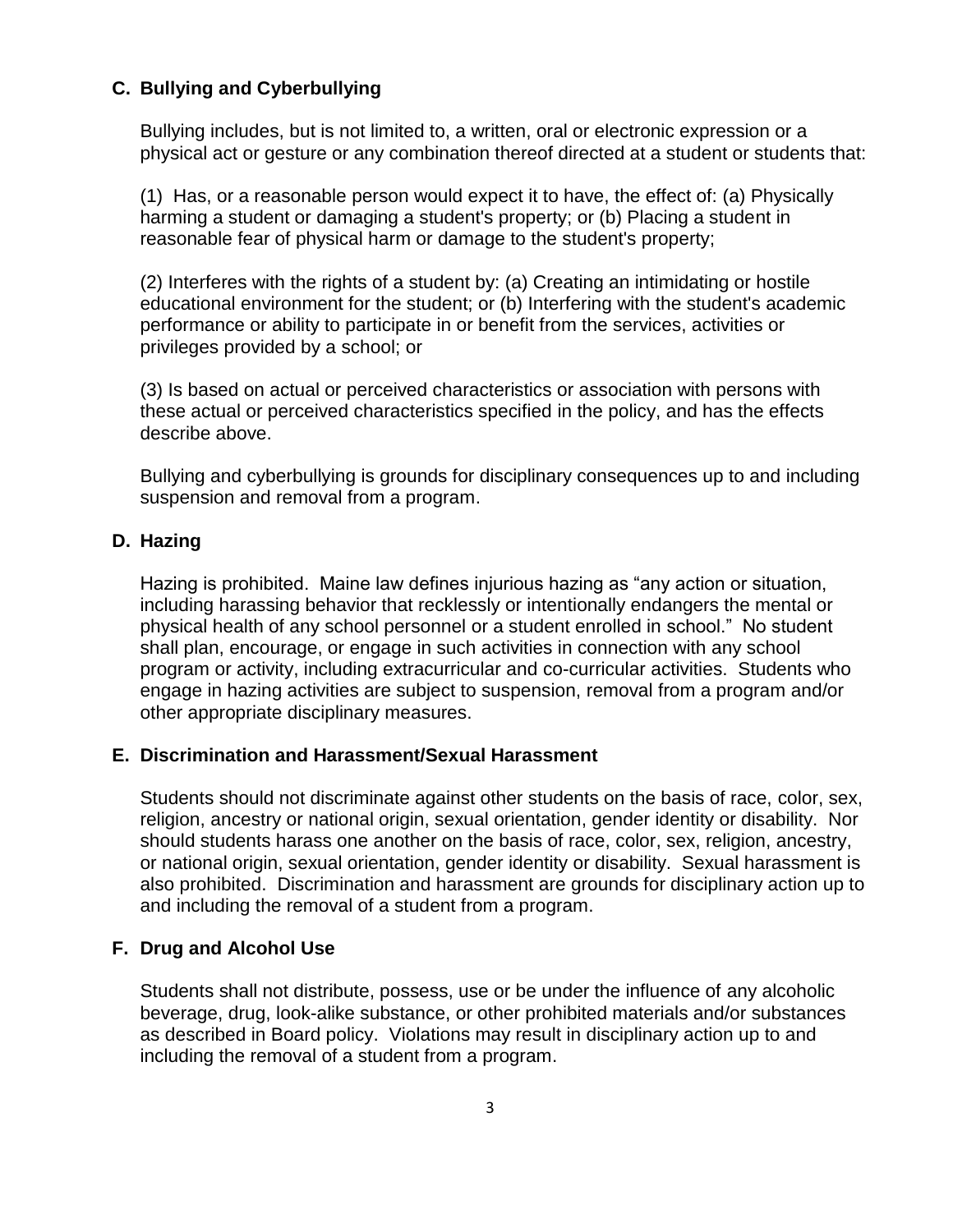## **G. Tobacco Use**

Students shall not smoke, use, possess, sell or distribute any tobacco products. This prohibition also applies to e-cigarettes and products and paraphilia associated with "vaping." Violations of this policy may result in disciplinary action up to and including the removal of a student from a program.

# **H. Conduct on School Buses**

Students must comply with all school rules while on school buses. Students who violate these rules on a school bus may be subject to additional disciplinary action, up to and including removal from a program, depending upon the particular violation.

## **I. Computer/Internet Use**

Students may use school computers, devices, networks and Internet services only for educational purposes and other purposes authorized by the school. Students shall comply with all policies and rules governing acceptable use. Unacceptable use may result in use restrictions, suspension or cancellation of computer privileges as well as additional disciplinary and/or legal action.

## **J. Cocurricular/Extracurricular Activities**

Students must follow all Region 8 Board policies and school rules while participating in cocurricular and extracurricular activities. Students who violate policies and rules may be subject to suspension or removal from the team/activity as well as additional disciplinary action under applicable Board policies and/or school rules.

## **Removal of Disruptive/Violent/Threatening Students**

- 1. Students who are disruptive, violent or threatening death or bodily harm to others may be removed from classrooms, school buses, or other school property when necessary to maintain order and safety. The staff member who orders the student removed should arrange to have the student escorted to the office or other designated location.
- 2. If a student does not comply with a staff member's order to leave, the staff member will contact an administrator, or, if not available, a trained designee, who shall respond promptly.
- 3. The responding administrator or trained designee will take appropriate action.
- 4. Any use of physical restraint or seclusion of students must comply with applicable regulations and Board policy.

## **Referrals to Law Enforcement Authorities**

The Director and administrators have the authority to seek the assistance of law enforcement authorities when there is a substantial threat to the safety of the schools,